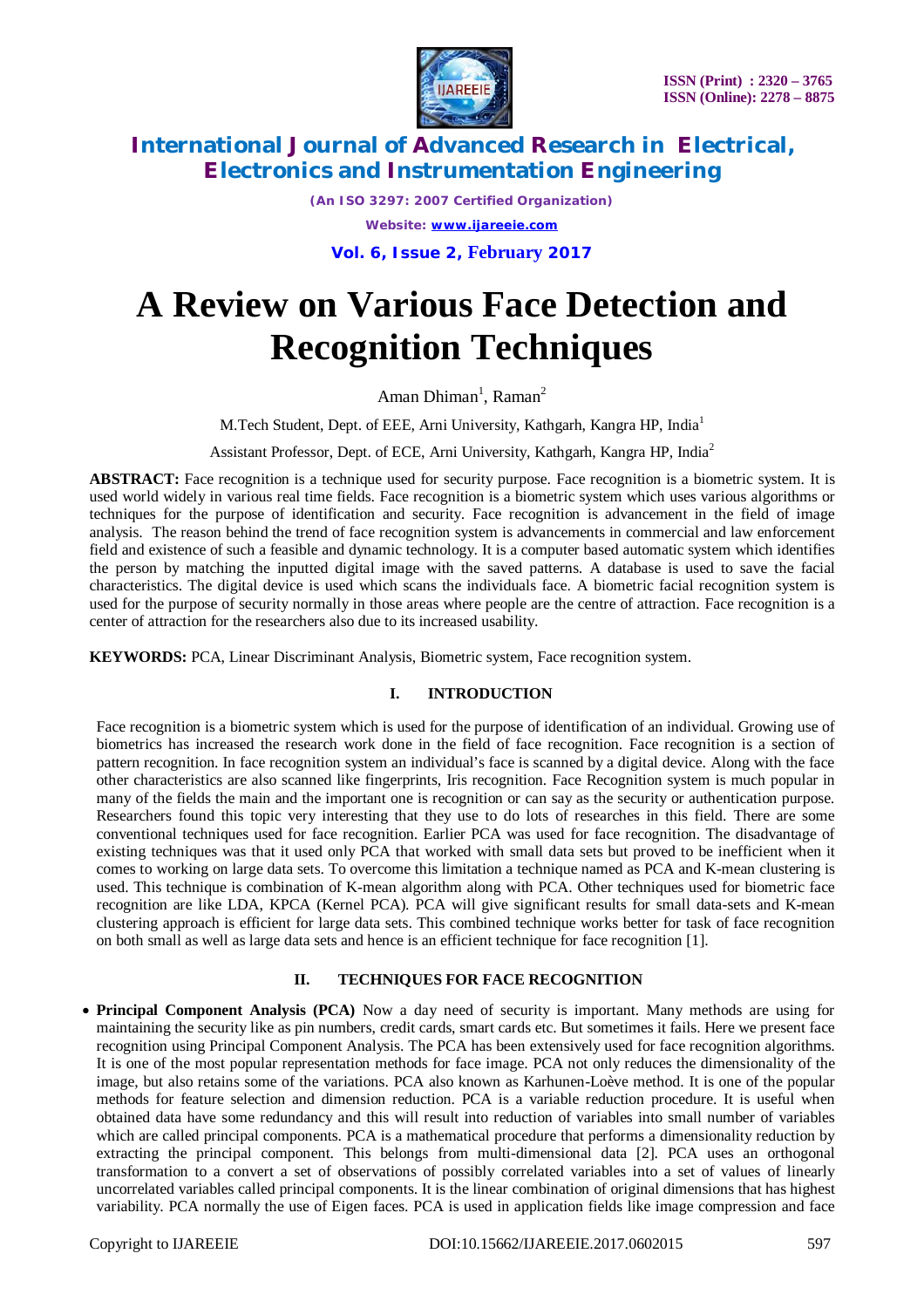

*(An ISO 3297: 2007 Certified Organization)*

*Website: [www.ijareeie.com](http://www.ijareeie.com)*

#### **Vol. 6, Issue 2, February 2017**

recognition. PCA applies on both database image and input image. Using PCA the system finds the Eigen values, Eigen vector and Euclidian distance. After comparing with database it declares the matches. PCA is sensitive to the relative scaling of the original variables. PCA is a mathematical tool or technique which transforms the correlated variables to a number of uncorrelated variables. [3] This technique is widely used in image compression and image classification. It includes process namely principal components which are used to transform the correlated variables. It computes a compact and optimal description of the data set. The first principle monitors the changes in data and each or every related component monitors the remaining variance as possible. First principal component is used to monitor the maximum variance. The second principal component is constrained exist in the subspace perpendicular of the first. The third principal component is used for maximum variance in the subspace perpendicular to the first, second and so on. The PCA is also known as Karhunen-Loève transform or the Hostelling transform. The basis vectors of PCA depend upon the data set because it does not have a inbuilt set of basis vectors like FFT, DCT and wavelet etc.



Fig. 1 Block Diagram of technique of PCA

 **Eigen face** It is one of the most generally investigated approaches to face recognition. It is also known as Karhunen-Loève expansion, Eigen picture, eigenvector, and principal component. One of the generally used algorithms for face recognition is Eigen face method. Karhunen-Loève is based on the Eigen faces technique in which the Principal Component Analysis (PCA) is used [4].



Fig 2 Extraction of Eigen faces using PCA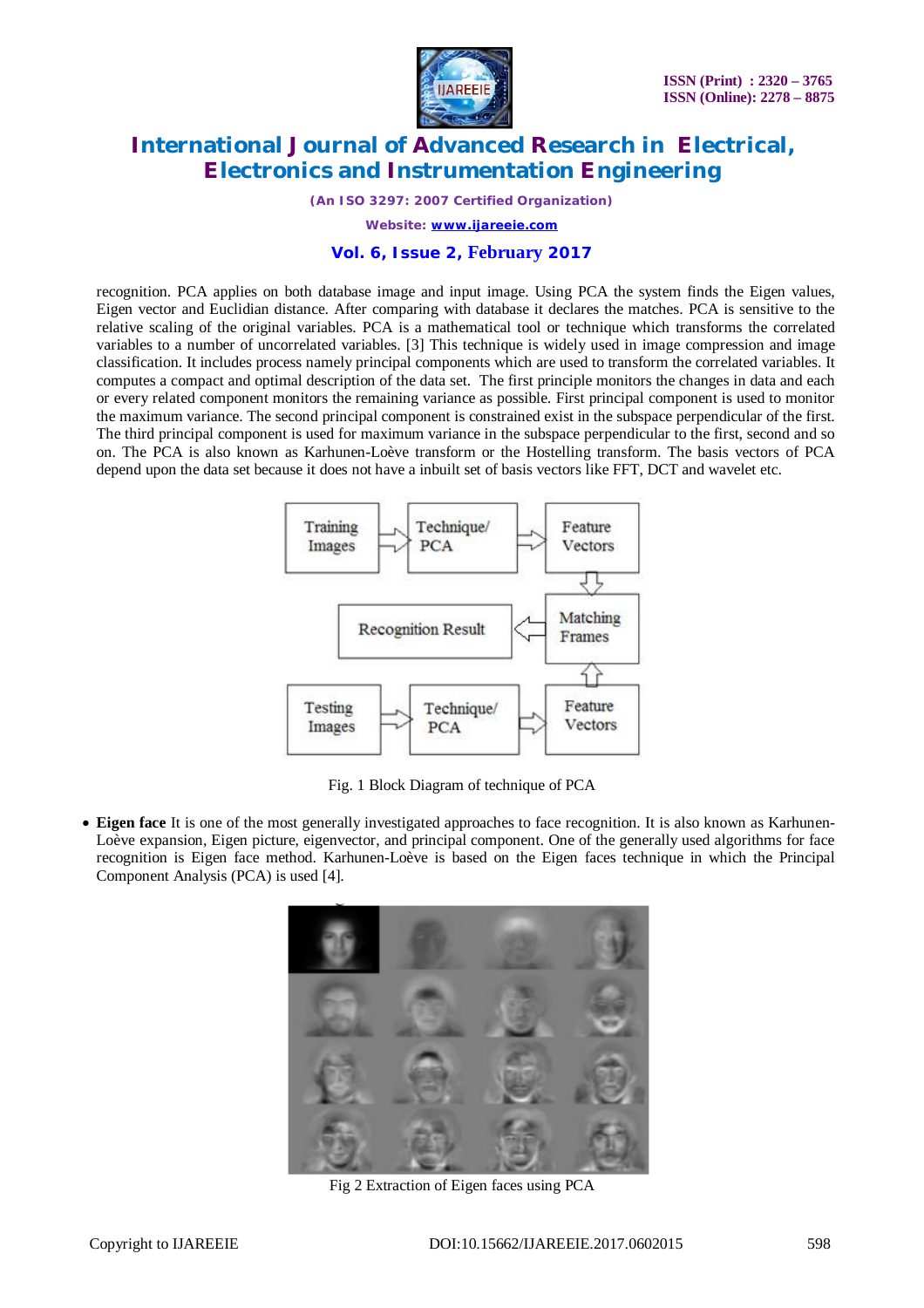

*(An ISO 3297: 2007 Certified Organization)*

*Website: [www.ijareeie.com](http://www.ijareeie.com)*

#### **Vol. 6, Issue 2, February 2017**

PCA is successfully used to perform dimensionality reduction. Principal Component Analysis is used by face recognition and detection. Mathematically, Eigenfaces are the principal components that divide the face into feature vectors. The feature vector information can be obtained from covariance matrix. These Eigenvectors are used to measure the variation between multiple faces. The faces are characterized by the linear combination of highest Eigenvalues. Each face can be considered as a linear combination of the Eigenfaces. The face can be approximated by using the eigenvectors having the largest eigenvalues.The best M Eigenfaces construct an M dimensional space, i.e., the "face space". The authors reported 96 percent, 85 percent, and 64 percent correct classifications averaged over size variations, lighting, and orientation respectively. Their database contained 2,500 images of 16 individuals. Eigen face is a practical approach for face recognition. Implementation of an Eigen face recognition system becomes easy because of the simplicity of its algorithms. The accuracy of Eigen face depends on many things. The Eigen face technique finds a way to create ghost-like faces that represent the majority of variance in an image database. This technique is based on an information theory approach that decomposes face images into a small set of characteristics feature images called "Eigen faces", which are actually the principal components of initial training set [5]. The drawback of Eigen face is, it is sensitive for lightening conditions and position of the Head. Disadvantage is finding the eigenvectors and eigenvalues are time consuming. [6]



Fig 3 Parts of Facial Feature Extraction

- **LDA (Linear Discriminant Analysis)** Lih-Heng Chan [2] proposed a framework of facial biometric was designed based on two subspace methods i.e., Principal Component Analysis (PCA) and Linear Discriminant Analysis (LDA). First, PCA is used for dimension reduction, where original face images are projected into lower-dimensional face representations. Second, LDA was proposed to provide a solution of better discriminant. Both PCA and LDA features were presented to Euclidean distance measurement which is conveniently used as a benchmark. LDA-based methods outperform PCA for both face identification and verification. LDA is an approach used for face recognition. It is a statistical approach used to compare the unknown patterns with known patterns. This method use variables like continuous independent and category based dependent variable. This approach also used PCA for low dimension representation. LDA use classes which are based on the database by dividing the database into number of classes. On the basis of segmented classes LDA perform various operations. The classes are randomly created by using sample database. Two approaches are used in this LDA method as follows:[3]
	- Class dependent transformation.
	- Class independent transformation.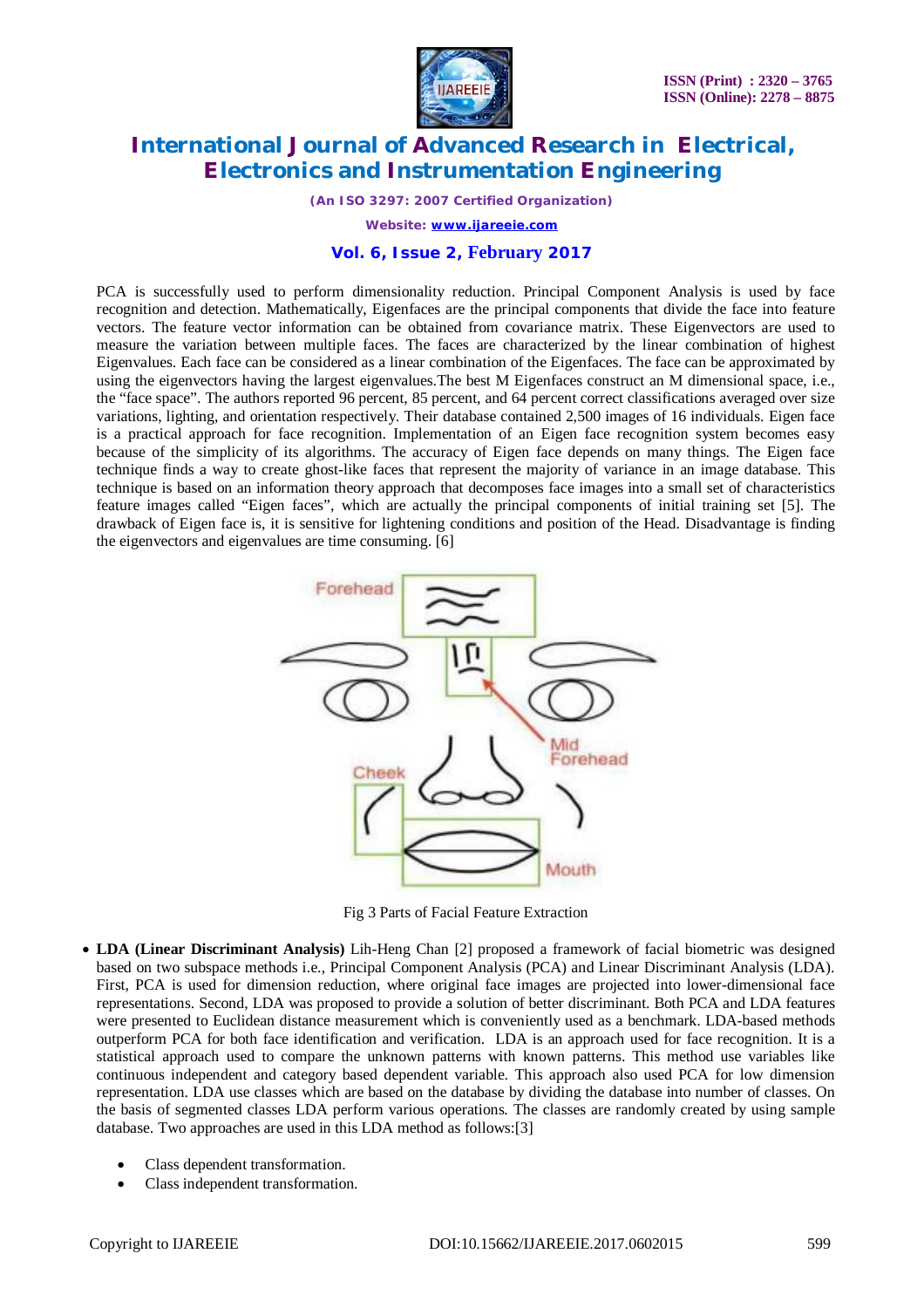

*(An ISO 3297: 2007 Certified Organization)*

*Website: [www.ijareeie.com](http://www.ijareeie.com)*

## **Vol. 6, Issue 2, February 2017**

**Biometric Systems** A biometric system is a computer System which performs the Biometric recognition Algorithms for biometric Technique. Sensing, Feature Extraction and Matching Modules are the mai8n components of a biometric System. A biometric sensor senses the biometric parameter such as fingerprints sensors and digital camera gives the output in the Digital form. The irrelevant information is discarded form the acquired samples by using the feature of Extraction the remaining extracted and discriminatory information is normally used for Matching Process. During the process of Matching, A Query is generated by the biometric Sample that is matched with the reference information stored in the database and generates the identity associated with the Query. [11]



Fig 4 Biometric system

#### **III. RELATED WORK**

**Vijay H Mankar et al. [1], "A Review Paper on Face Recognition Techniques",** In this paper author defines that Face recognition has gain large popularity among users due to its quality of providing security. Face recognition is a technique applied for the purpose of security and it widely used for real time applications. Over few last year's many algorithms or techniques have been developed by the researchers. It use many algorithm for the purpose of authentication and identification. Some techniques like PCA, LDA, ICA, SVM. Gabor wavelet like Artificial Neural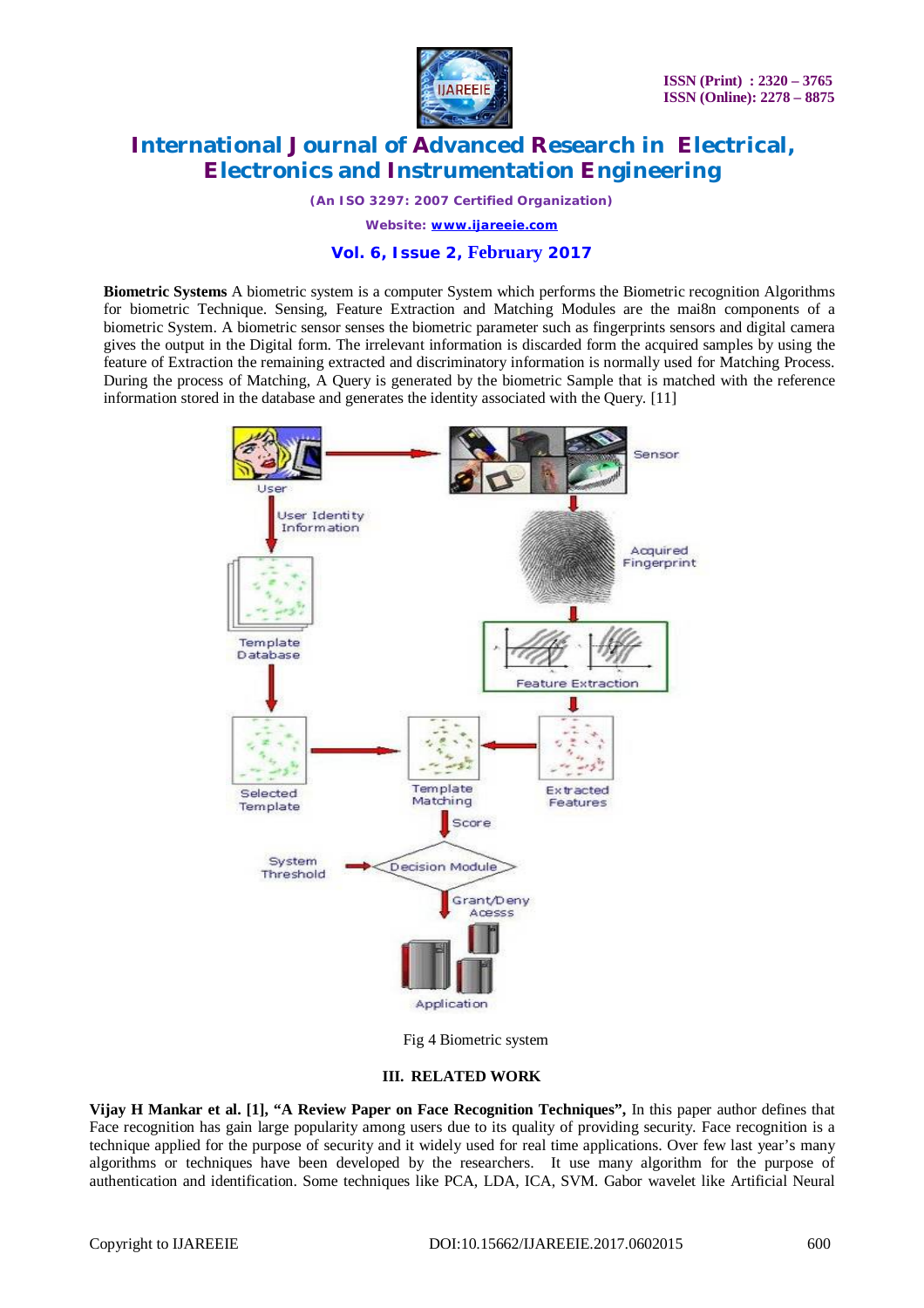

*(An ISO 3297: 2007 Certified Organization)*

*Website: [www.ijareeie.com](http://www.ijareeie.com)*

### **Vol. 6, Issue 2, February 2017**

Network is used for recognition purpose. Above techniques solve the problems related to face recognition like illumination, face expressions, change in posture.

**Renu bhatia, [3], "Biometrics and face recognition techniques",** in this paper author defines that face recognition is biometrics system. The people use this for the purpose of security. It has widely used for real time applications. The examples are use in forensic laboratories, for criminal security system. It is a system which compares the existing patterns with inputted patterns. It uses the following characteristics for the purpose of identification like fingerprints of individual, voice recognition, retina scan etc. All the biological characteristics are used in pattern matching for identification and authentication. In this paper author defines the biometric techniques like face recognition, iris-retina scans.

**Faizan Ahmad et al. [7], "Image-based Face Detection and Recognition: "State of the Art",** In this paper author explains the face recognition system as the part of image or video. Face recognition system is used for those applications or fields where the centre of attraction is people. The images or videos are stored in the surveillance digital camera. Then various features of characteristics are used for the purpose of pattern matching. Face recognition system has many advantages or disadvantages. The main advantage of face recognition system is the acceptance and uniqueness. In this paper author evaluated face detection algorithms and techniques. All the used algorithms are the solution to the various problems related to the face detection technology and provide the highly accurate output. Solution is proposed based on performed tests on various face rich databases in terms of subjects, pose, emotions, race and light.

**Navneet Jindal et al. [8], "Enhanced Face Recognition Algorithm using PCA with Artificial Neural Networks",** In this author defines that face recognition system is a biometric system. It is used for authentication and identification. Face recognition system used large database to store pre-defined patterns. The inputted patterns are compared with the already existing patterns. If patterns are matched then to authenticate the identity otherwise it will be discarded. Many techniques and algorithms are used for this purpose. In this paper extraction process is defined along with PCA based eigenface computation methods. Author also defines the process of detection along with multi layered feed forward ANN with the help of back propagation.

**Xiaoguang Lu. [9], "Image Analysis for Face Recognition",** In this Paper, author defines that face recognition technique gains much popularity among users and researchers. This In recent years face recognition has received substantial attention from both research communities and the market, but still remained very challenging in real applications. A lot of face recognition algorithms, along with their modifications, have been developed during the past decades. A number of typical algorithms are presented, being categorized into appearance based and model-based schemes. For appearance-based methods, three linear subspace analysis schemes are presented, and several non-linear manifold analysis approaches for face recognition are briefly described. The model-based approaches are introduced, including Elastic Bunch Graph matching, Active Appearance Model and 3D Morphable Model methods. A number of face databases available in the public domain and several published performance evaluation results are digested. Future research directions based on the current recognition results are pointed out.

**Seema Verma et al. [10], "A Study on "A Soft Biometric Approach: Face Recognition",** In this author defines that biometric system is widely used in many real world fields. Lots of researches are still going on about this. In this paper author suggests many biometric techniques of face recognition. Many algorithms and techniques are used for face recognition system. Some algorithms are defined and used in this paper.

**Riddhi Patel and Shruti B Yagnik [12], "A Literature Survey on Face Recognition System",** In this paper firstly present an overview of face recognition and discuss the methodology and its functioning. Thereafter represent the most recent face recognition techniques listing their advantages and disadvantages. Some techniques specified here also improve the efficiency of face recognition under various illumination and expression condition of face images also define the Face biometrics, useful for a person's authentication is a simple and non-intrusive method that recognizes face in complex multidimensional visual model and develops a computational model for it.